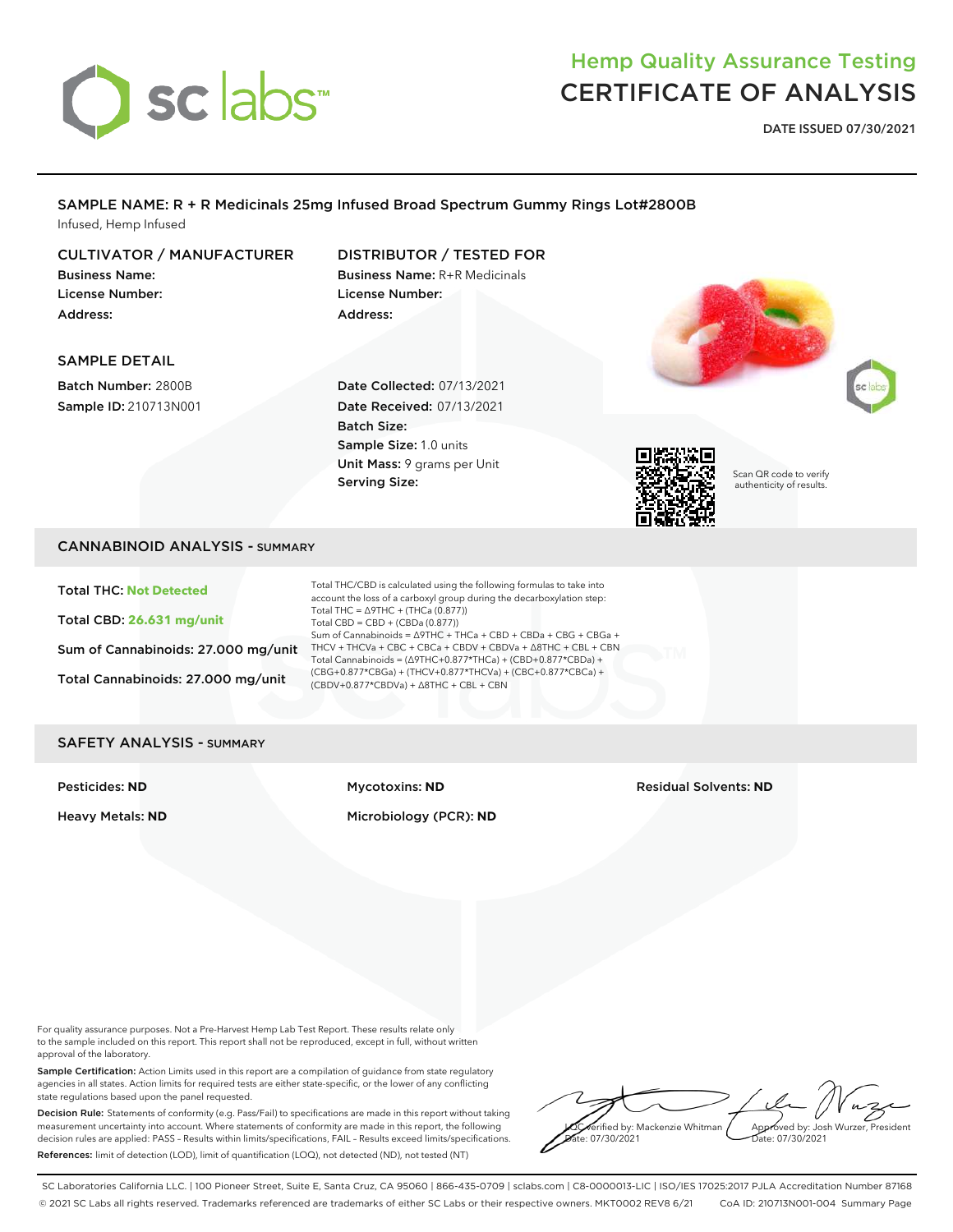

### Hemp Quality Assurance Testing CERTIFICATE OF ANALYSIS

**R + R MEDICINALS 25MG INFUSED BROAD SPECTRUM GUMMY RINGS LOT#2800B | DATE ISSUED 07/30/2021**



Tested by high-performance liquid chromatography with diode-array detection (HPLC-DAD).

**Method:** QSP 1157 - Analysis of Cannabinoids by HPLC-DAD

TOTAL THC: **Not Detected**

Total THC (∆9THC+0.877\*THCa)

### TOTAL CBD: **26.631 mg/unit**

Total CBD (CBD+0.877\*CBDa)

### TOTAL CANNABINOIDS: 27.000 mg/unit

Total Cannabinoids (Total THC) + (Total CBD) + (Total CBG) + (Total THCV) + (Total CBC) + (Total CBDV) + ∆8THC + CBL + CBN

### TOTAL CBG: 0.243 mg/unit

Total CBG (CBG+0.877\*CBGa)

### TOTAL THCV: ND

Total THCV (THCV+0.877\*THCVa)

### TOTAL CBC: ND

Total CBC (CBC+0.877\*CBCa)

### TOTAL CBDV: 0.126 mg/unit

Total CBDV (CBDV+0.877\*CBDVa)

### **CANNABINOID TEST RESULTS -** 07/26/2021

| <b>COMPOUND</b>            | LOD/LOQ<br>(mg/g) | <b>MEASUREMENT</b><br><b>UNCERTAINTY (mg/g)</b> | <b>RESULT</b><br>(mg/g) | <b>RESULT</b><br>(%) |
|----------------------------|-------------------|-------------------------------------------------|-------------------------|----------------------|
| <b>CBD</b>                 | 0.004 / 0.011     | ±0.1417                                         | 2.959                   | 0.2959               |
| <b>CBG</b>                 | 0.002 / 0.006     | ±0.0017                                         | 0.027                   | 0.0027               |
| <b>CBDV</b>                | 0.002/0.012       | ±0.0007                                         | 0.014                   | 0.0014               |
| <b>A9THC</b>               | 0.002/0.014       | N/A                                             | <b>ND</b>               | <b>ND</b>            |
| $\triangle$ 8THC           | 0.01 / 0.02       | N/A                                             | <b>ND</b>               | <b>ND</b>            |
| <b>THCa</b>                | 0.001 / 0.005     | N/A                                             | <b>ND</b>               | <b>ND</b>            |
| <b>THCV</b>                | 0.002 / 0.012     | N/A                                             | <b>ND</b>               | <b>ND</b>            |
| <b>THCVa</b>               | 0.002 / 0.019     | N/A                                             | <b>ND</b>               | <b>ND</b>            |
| <b>CBDa</b>                | 0.001 / 0.026     | N/A                                             | <b>ND</b>               | <b>ND</b>            |
| <b>CBDVa</b>               | 0.001 / 0.018     | N/A                                             | <b>ND</b>               | <b>ND</b>            |
| <b>CBGa</b>                | 0.002 / 0.007     | N/A                                             | <b>ND</b>               | <b>ND</b>            |
| <b>CBL</b>                 | 0.003/0.010       | N/A                                             | <b>ND</b>               | <b>ND</b>            |
| <b>CBN</b>                 | 0.001 / 0.007     | N/A                                             | <b>ND</b>               | <b>ND</b>            |
| <b>CBC</b>                 | 0.003/0.010       | N/A                                             | <b>ND</b>               | <b>ND</b>            |
| <b>CBCa</b>                | 0.001 / 0.015     | N/A                                             | <b>ND</b>               | <b>ND</b>            |
| <b>SUM OF CANNABINOIDS</b> |                   |                                                 | $3.000$ mg/g            | 0.300%               |

#### Unit Mass: 9 grams per Unit

| ∆9THC per Unit                     | <b>ND</b>      |
|------------------------------------|----------------|
| <b>Total THC per Unit</b>          | <b>ND</b>      |
| <b>CBD</b> per Unit                | 26.631 mg/unit |
| <b>Total CBD per Unit</b>          | 26.631 mg/unit |
| Sum of Cannabinoids per Unit       | 27.000 mg/unit |
| <b>Total Cannabinoids per Unit</b> | 27.000 mg/unit |



SC Laboratories California LLC. | 100 Pioneer Street, Suite E, Santa Cruz, CA 95060 | 866-435-0709 | sclabs.com | C8-0000013-LIC | ISO/IES 17025:2017 PJLA Accreditation Number 87168 © 2021 SC Labs all rights reserved. Trademarks referenced are trademarks of either SC Labs or their respective owners. MKT0002 REV8 6/21 CoA ID: 210713N001-004 Page 2 of 5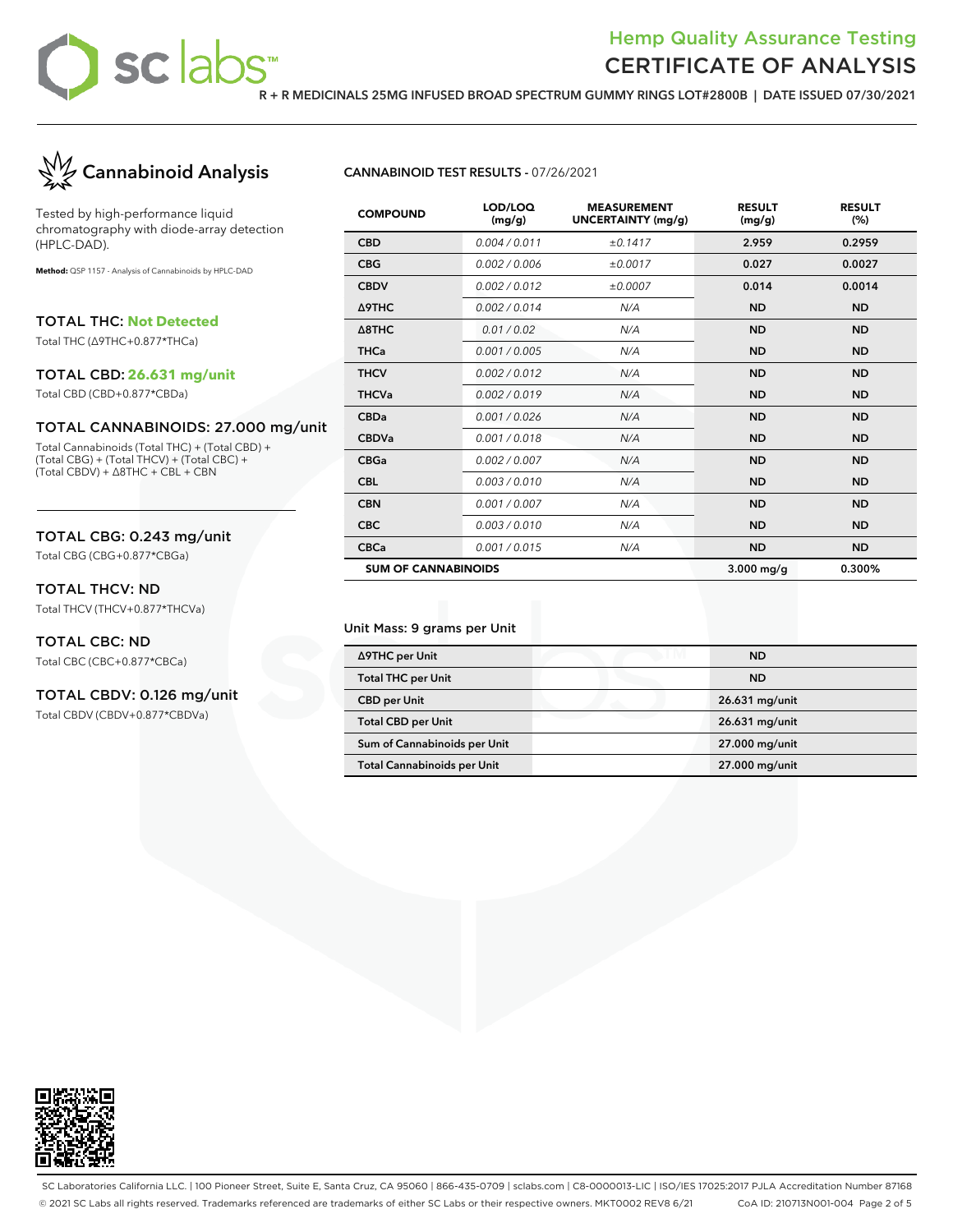## sc labs™

## Hemp Quality Assurance Testing CERTIFICATE OF ANALYSIS

**R + R MEDICINALS 25MG INFUSED BROAD SPECTRUM GUMMY RINGS LOT#2800B | DATE ISSUED 07/30/2021**

## **Pesticide Analysis**

Pesticide and plant growth regulator analysis utilizing high-performance liquid chromatography-mass spectrometry (HPLC-MS) or gas chromatography-mass spectrometry (GC-MS).

\*GC-MS utilized where indicated.

**Method:** QSP 1212 - Analysis of Pesticides and Mycotoxins by LC-MS or QSP 1213 - Analysis of Pesticides by GC-MS

### **PESTICIDE TEST RESULTS -** 07/16/2021 **ND**

| <b>COMPOUND</b>          | LOD/LOQ<br>$(\mu g/g)$ | <b>ACTION LIMIT</b><br>(µg/g) | <b>MEASUREMENT</b><br>UNCERTAINTY (µg/g) | <b>RESULT</b><br>$(\mu g/g)$ |
|--------------------------|------------------------|-------------------------------|------------------------------------------|------------------------------|
| Abamectin                | 0.03 / 0.10            | 0.3                           | N/A                                      | <b>ND</b>                    |
| Acephate                 | 0.02 / 0.07            | 5                             | N/A                                      | ND                           |
| Acequinocyl              | 0.02 / 0.07            | $\overline{4}$                | N/A                                      | <b>ND</b>                    |
| Acetamiprid              | 0.02 / 0.05            | 5                             | N/A                                      | <b>ND</b>                    |
| Aldicarb                 | 0.03 / 0.08            | $\ge$ LOD                     | N/A                                      | ND                           |
| Azoxystrobin             | 0.02 / 0.07            | 40                            | N/A                                      | <b>ND</b>                    |
| <b>Bifenazate</b>        | 0.01 / 0.04            | 5                             | N/A                                      | <b>ND</b>                    |
| <b>Bifenthrin</b>        | 0.02 / 0.05            | 0.5                           | N/A                                      | ND                           |
| <b>Boscalid</b>          | 0.03 / 0.09            | 10                            | N/A                                      | <b>ND</b>                    |
| Captan                   | 0.19/0.57              | 5                             | N/A                                      | ND                           |
| Carbaryl                 | 0.02 / 0.06            | 0.5                           | N/A                                      | ND                           |
| Carbofuran               | 0.02 / 0.05            | $\geq$ LOD                    | N/A                                      | <b>ND</b>                    |
| Chlorantraniliprole      | 0.04 / 0.12            | 40                            | N/A                                      | <b>ND</b>                    |
| Chlordane*               | 0.03 / 0.08            | $\geq$ LOD                    | N/A                                      | ND                           |
| Chlorfenapyr*            | 0.03 / 0.10            | $\geq$ LOD                    | N/A                                      | <b>ND</b>                    |
| Chlorpyrifos             | 0.02 / 0.06            | $\geq$ LOD                    | N/A                                      | ND                           |
| Clofentezine             | 0.03 / 0.09            | 0.5                           | N/A                                      | ND                           |
| Coumaphos                | 0.02 / 0.07            | $\geq$ LOD                    | N/A                                      | <b>ND</b>                    |
| Cyfluthrin               | 0.12 / 0.38            | 1                             | N/A                                      | <b>ND</b>                    |
| Cypermethrin             | 0.11 / 0.32            | $\mathbf{1}$                  | N/A                                      | ND                           |
| Daminozide               | 0.02 / 0.07            | $\geq$ LOD                    | N/A                                      | <b>ND</b>                    |
| <b>DDVP</b> (Dichlorvos) | 0.03 / 0.09            | $\geq$ LOD                    | N/A                                      | ND                           |
| Diazinon                 | 0.02 / 0.05            | 0.2                           | N/A                                      | ND                           |
| Dimethoate               | 0.03 / 0.08            | $\geq$ LOD                    | N/A                                      | <b>ND</b>                    |
| Dimethomorph             | 0.03 / 0.09            | 20                            | N/A                                      | <b>ND</b>                    |
| Ethoprop(hos)            | 0.03 / 0.10            | $\geq$ LOD                    | N/A                                      | ND                           |
| Etofenprox               | 0.02 / 0.06            | $\geq$ LOD                    | N/A                                      | <b>ND</b>                    |
| Etoxazole                | 0.02 / 0.06            | 1.5                           | N/A                                      | ND                           |
| Fenhexamid               | 0.03 / 0.09            | 10                            | N/A                                      | ND                           |
| Fenoxycarb               | 0.03 / 0.08            | $\ge$ LOD                     | N/A                                      | <b>ND</b>                    |
| Fenpyroximate            | 0.02 / 0.06            | 2                             | N/A                                      | ND.                          |
| Fipronil                 | 0.03 / 0.08            | $\ge$ LOD                     | N/A                                      | ND                           |
| Flonicamid               | 0.03 / 0.10            | $\overline{c}$                | N/A                                      | <b>ND</b>                    |
| Fludioxonil              | 0.03 / 0.10            | 30                            | N/A                                      | <b>ND</b>                    |
| Hexythiazox              | 0.02 / 0.07            | $\overline{c}$                | N/A                                      | ND.                          |
| Imazalil                 | 0.02 / 0.06            | $\geq$ LOD                    | N/A                                      | <b>ND</b>                    |
| Imidacloprid             | 0.04 / 0.11            | 3                             | N/A                                      | ND.                          |
| Kresoxim-methyl          | 0.02 / 0.07            | $\mathcal{I}$                 | N/A                                      | <b>ND</b>                    |
| Malathion                | 0.03 / 0.09            | 5                             | N/A                                      | <b>ND</b>                    |
| Metalaxyl                | 0.02 / 0.07            | 15                            | N/A                                      | ND.                          |
| Methiocarb               | 0.02 / 0.07            | $\geq$ LOD                    | N/A                                      | ND.                          |



Continued on next page

SC Laboratories California LLC. | 100 Pioneer Street, Suite E, Santa Cruz, CA 95060 | 866-435-0709 | sclabs.com | C8-0000013-LIC | ISO/IES 17025:2017 PJLA Accreditation Number 87168 © 2021 SC Labs all rights reserved. Trademarks referenced are trademarks of either SC Labs or their respective owners. MKT0002 REV8 6/21 CoA ID: 210713N001-004 Page 3 of 5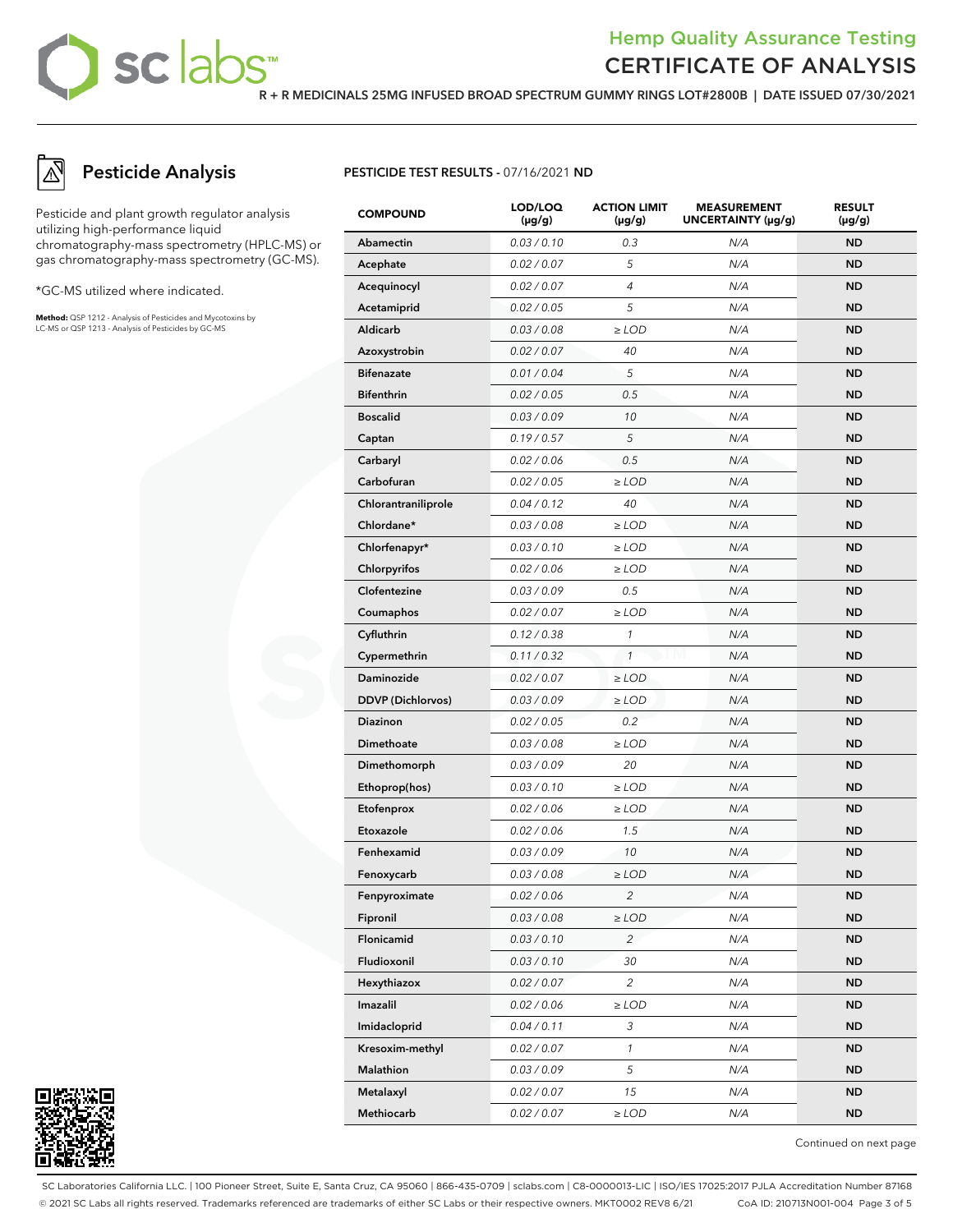## sclabs<sup>®</sup>

## Hemp Quality Assurance Testing CERTIFICATE OF ANALYSIS

**R + R MEDICINALS 25MG INFUSED BROAD SPECTRUM GUMMY RINGS LOT#2800B | DATE ISSUED 07/30/2021**



## **Pesticide Analysis** Continued

Pesticide and plant growth regulator analysis utilizing high-performance liquid chromatography-mass spectrometry (HPLC-MS) or gas chromatography-mass spectrometry (GC-MS).

\*GC-MS utilized where indicated.

**Method:** QSP 1212 - Analysis of Pesticides and Mycotoxins by LC-MS or QSP 1213 - Analysis of Pesticides by GC-MS



| <b>COMPOUND</b>          | LOD/LOQ<br>$(\mu g/g)$ | <b>ACTION LIMIT</b><br>$(\mu g/g)$ | <b>MEASUREMENT</b><br>UNCERTAINTY (µg/g) | <b>RESULT</b><br>$(\mu g/g)$ |
|--------------------------|------------------------|------------------------------------|------------------------------------------|------------------------------|
| Methomyl                 | 0.03/0.10              | 0.1                                | N/A                                      | <b>ND</b>                    |
| Methyl parathion         | 0.03 / 0.10            | $\geq$ LOD                         | N/A                                      | <b>ND</b>                    |
| <b>Mevinphos</b>         | 0.03 / 0.09            | $\geq$ LOD                         | N/A                                      | <b>ND</b>                    |
| Myclobutanil             | 0.03/0.09              | 9                                  | N/A                                      | <b>ND</b>                    |
| <b>Naled</b>             | 0.02 / 0.07            | 0.5                                | N/A                                      | <b>ND</b>                    |
| Oxamyl                   | 0.04 / 0.11            | 0.2                                | N/A                                      | <b>ND</b>                    |
| Paclobutrazol            | 0.02 / 0.05            | $\geq$ LOD                         | N/A                                      | <b>ND</b>                    |
| Pentachloronitrobenzene* | 0.03/0.09              | 0.2                                | N/A                                      | <b>ND</b>                    |
| Permethrin               | 0.04 / 0.12            | 20                                 | N/A                                      | <b>ND</b>                    |
| Phosmet                  | 0.03/0.10              | 0.2                                | N/A                                      | <b>ND</b>                    |
| Piperonylbutoxide        | 0.02 / 0.07            | 8                                  | N/A                                      | <b>ND</b>                    |
| Prallethrin              | 0.03 / 0.08            | 0.4                                | N/A                                      | <b>ND</b>                    |
| Propiconazole            | 0.02 / 0.07            | 20                                 | N/A                                      | <b>ND</b>                    |
| Propoxur                 | 0.03/0.09              | $\geq$ LOD                         | N/A                                      | <b>ND</b>                    |
| Pyrethrins               | 0.04 / 0.12            | $\mathcal{I}$                      | N/A                                      | <b>ND</b>                    |
| Pyridaben                | 0.02 / 0.07            | 3                                  | N/A                                      | <b>ND</b>                    |
| Spinetoram               | 0.02 / 0.07            | 3                                  | N/A                                      | <b>ND</b>                    |
| Spinosad                 | 0.02 / 0.07            | 3                                  | N/A                                      | <b>ND</b>                    |
| Spiromesifen             | 0.02 / 0.05            | 12                                 | N/A                                      | <b>ND</b>                    |
| Spirotetramat            | 0.02 / 0.06            | 13                                 | N/A                                      | <b>ND</b>                    |
| Spiroxamine              | 0.03 / 0.08            | $\ge$ LOD                          | N/A                                      | <b>ND</b>                    |
| Tebuconazole             | 0.02 / 0.07            | $\overline{2}$                     | N/A                                      | <b>ND</b>                    |
| Thiacloprid              | 0.03 / 0.10            | $\geq$ LOD                         | N/A                                      | <b>ND</b>                    |
| Thiamethoxam             | 0.03 / 0.10            | 4.5                                | N/A                                      | <b>ND</b>                    |
| Trifloxystrobin          | 0.03 / 0.08            | 30                                 | N/A                                      | <b>ND</b>                    |

## **Mycotoxin Analysis**

Mycotoxin analysis utilizing high-performance liquid chromatography-mass spectrometry (HPLC-MS).

**Method:** QSP 1212 - Analysis of Pesticides and Mycotoxins by LC-MS

### **MYCOTOXIN TEST RESULTS -** 07/15/2021 **ND**

| <b>COMPOUND</b>        | LOD/LOQ<br>$(\mu g/kg)$ | <b>ACTION LIMIT</b><br>$(\mu g/kg)$ | <b>MEASUREMENT</b><br>UNCERTAINTY (µq/kq) | <b>RESULT</b><br>$(\mu g/kg)$ |
|------------------------|-------------------------|-------------------------------------|-------------------------------------------|-------------------------------|
| <b>Aflatoxin B1</b>    | 2.0/6.0                 | 5                                   | N/A                                       | <b>ND</b>                     |
| <b>Aflatoxin B2</b>    | 1.8/5.6                 | 20                                  | N/A                                       | <b>ND</b>                     |
| <b>Aflatoxin G1</b>    | 1.0/3.1                 | 20                                  | N/A                                       | <b>ND</b>                     |
| <b>Aflatoxin G2</b>    | 1.2/3.5                 | 20                                  | N/A                                       | <b>ND</b>                     |
| <b>Total Aflatoxin</b> |                         | 20                                  |                                           | <b>ND</b>                     |
| Ochratoxin A           | 6.3/19.2                | 5                                   | N/A                                       | <b>ND</b>                     |



SC Laboratories California LLC. | 100 Pioneer Street, Suite E, Santa Cruz, CA 95060 | 866-435-0709 | sclabs.com | C8-0000013-LIC | ISO/IES 17025:2017 PJLA Accreditation Number 87168 © 2021 SC Labs all rights reserved. Trademarks referenced are trademarks of either SC Labs or their respective owners. MKT0002 REV8 6/21 CoA ID: 210713N001-004 Page 4 of 5